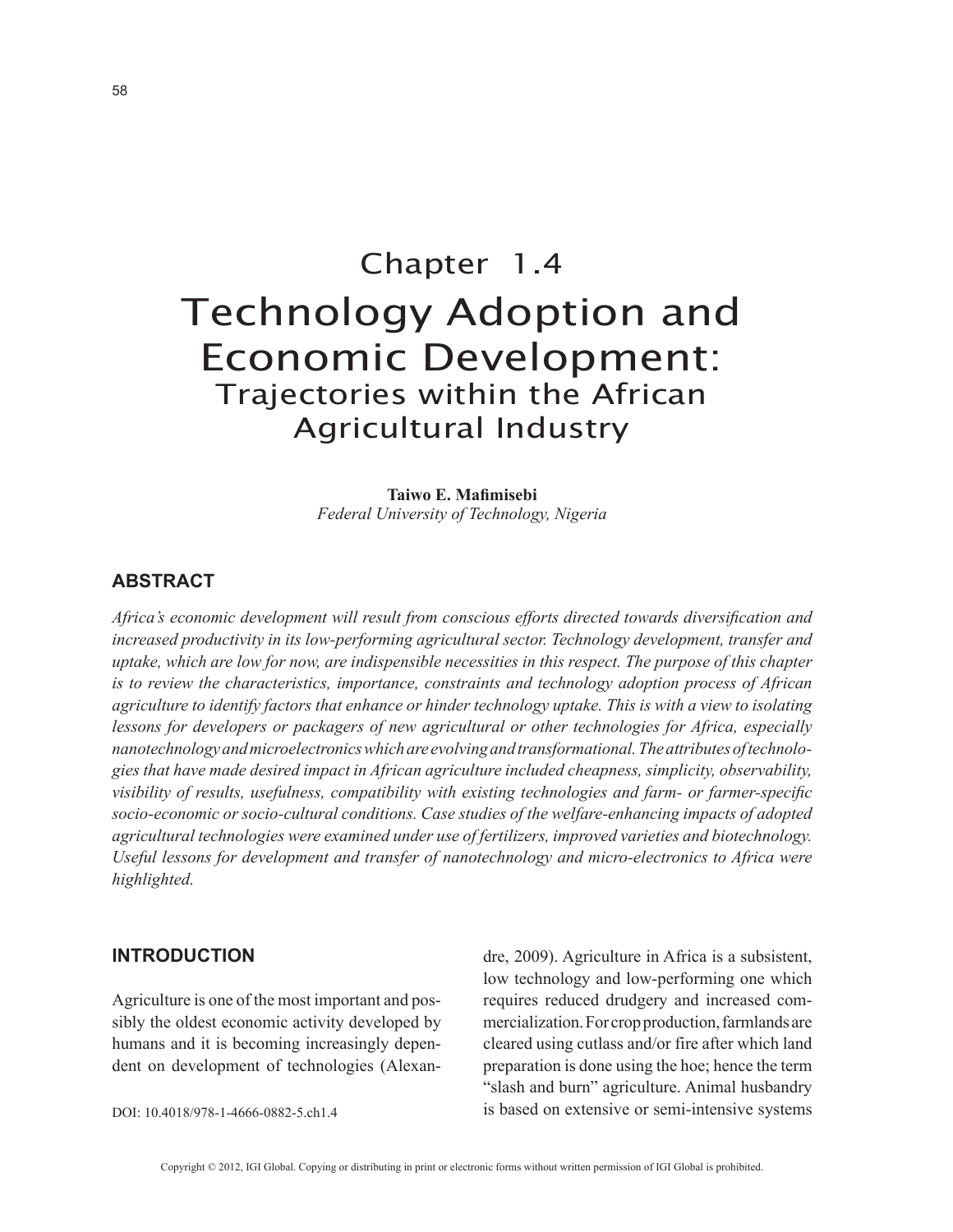in which feeds, water and shelter are not usually provided for farm animals. The growth of farm animals thus follows a staircase pattern (Williamson and Payne, 1978) in line with the trend in feed availability.

The dependence of African agriculture on human labour and crippling land tenure problems are the main reasons for small and uneconomic farm sizes unsuitable for mechanization. Furthermore, seeds, propagules and breeding stocks accessible to farmers and highly adaptable to African agriculture are the hardy, unimproved and low-producing types. The generic problem of low productivity of the existing seed-stock is one of the factors responsible for Africa meeting just about 50.0% of her per *capita* demand for food (Olalokun, 1998; Okunmadewa, 1999, Okunmadewa *et al*., 2002). The problems of pests and diseases are particularly serious because a larger proportion of African land area falls in the tropical region which is described as "a paradise of parasites." Poor animal health is the main reason for losses in animal production. Direct and indirect losses of meat, milk and work output are estimated at about US\$40 billion a year in Sub-Saharan Africa (SSA) alone (World Bank, 2005). There is also soil fertility and other environmental management problems which negatively impinge on agricultural production and productivity (World Bank, 2006).

To assure increased food supply and attain sustainable economic development, there is a compelling need to increase agricultural production. This is necessary from the point of view of food, income, employment, poverty reduction and economic stability. In spite of the fact that a considerable proportion of Africa's annual budget goes for food import, under-nourishment and mal-nutrition are still prevalent (World Bank, 1990; UNICEF, 1990; Okojie, 1990, Mafimisebi, 2007). There are problems inherent in further food import which is projected to expand considerably in future. The most practical and sustainable way for Africa to achieve a reliable

food supply is to give a powerful boost to her own agricultural system.

In order to turn the tables in the race between the growing population and dropping food levels, more countries of the continent must strive to achieve the recommended 4% agricultural production growth rate per year (World Bank, 1989; 1993) necessary to achieve overall economic development. Only very few countries, less than one-fifth of African countries, shown in Table 1, had achieved or came close to achieving this agricultural growth rate in the late 1980s or early 1990s.

Some of these countries; Botswana, Chad and Comoros are classified as resource-poor and this is heart-warming news to African countries in that category. Most of these countries were all poor performers in the 1960s and 1970s and the change in scorecard holds important lessons on what can be done to reverse agriculture's fortune in other African countries.

The objective of this chapter is to give a review of the present state of agriculture in Africa and the role of technologies in it. The chapter also touches on the process of adoption of technologies and factors that enhance or hinder it in Africa. A review

| Country       | Year      |        |        |
|---------------|-----------|--------|--------|
|               | 1986-1989 | 1990   | 1991   |
| Chad          | 6.1       | 8.9    | 20.0   |
| Cape Verde    | 12.0      | $-3.8$ | 9.3    |
| Nigeria       | 4.3       | 4.1    | 5.0    |
| Botswana      | 19.5      | 3.7    | 2.7    |
| Guinea-Bissau | 6.4       | 2.5    | 5.7    |
| Uganda        | 6.0       | 3.4    | 2.9    |
| Benin         | 5.0       | 1.4    | 4.5    |
| Kenya         | 4.3       | 3.5    | $-0.7$ |
| Tanzania      | 4.5       | 2.9    |        |
| Comoros       | 4.5       | 2.8    | 3.9    |

*Table 1. African countries with high agricultural growth rates* 

Source: World Bank, 1993.